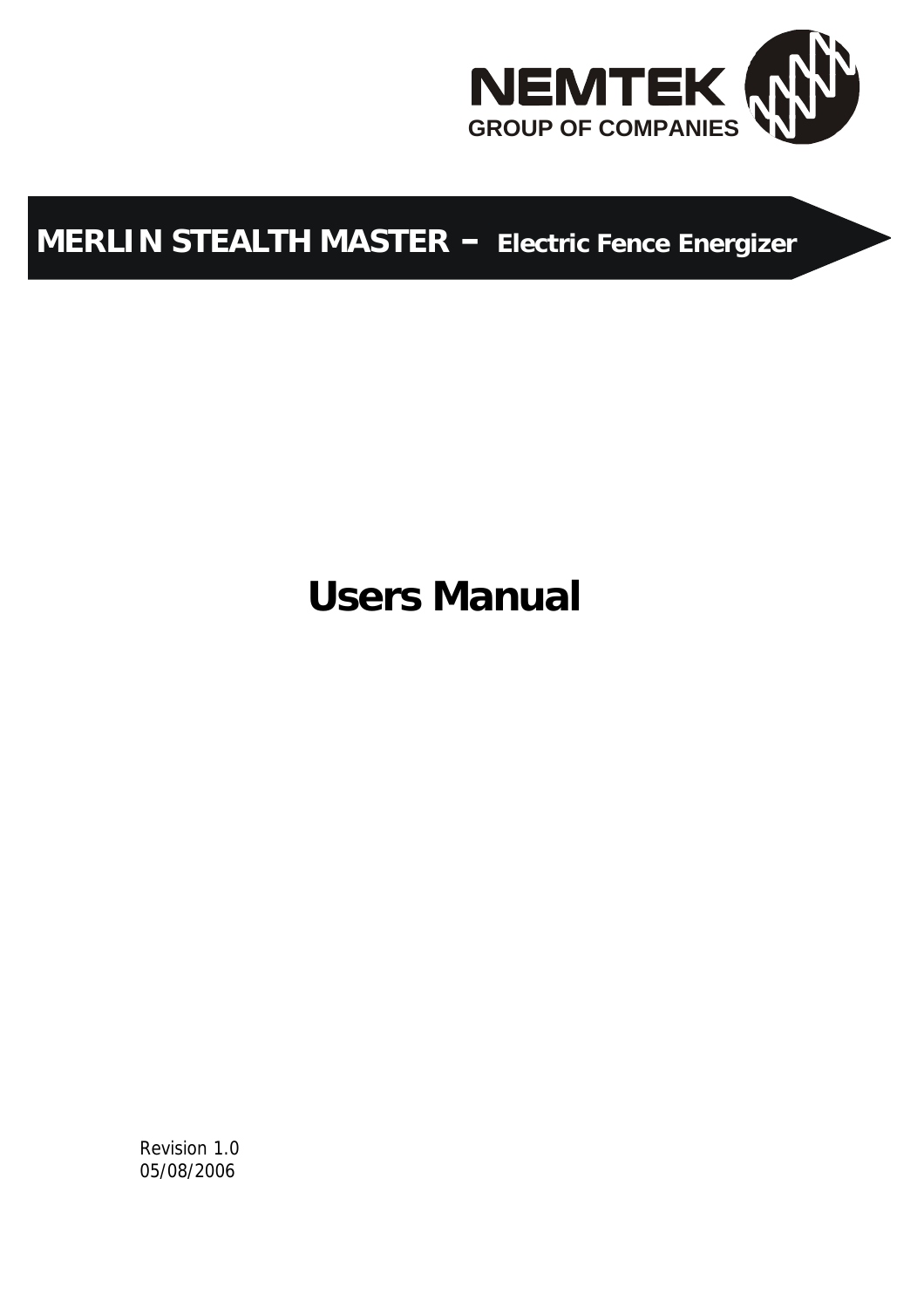| 5   |
|-----|
| 6-7 |
| 8   |
| 8   |
|     |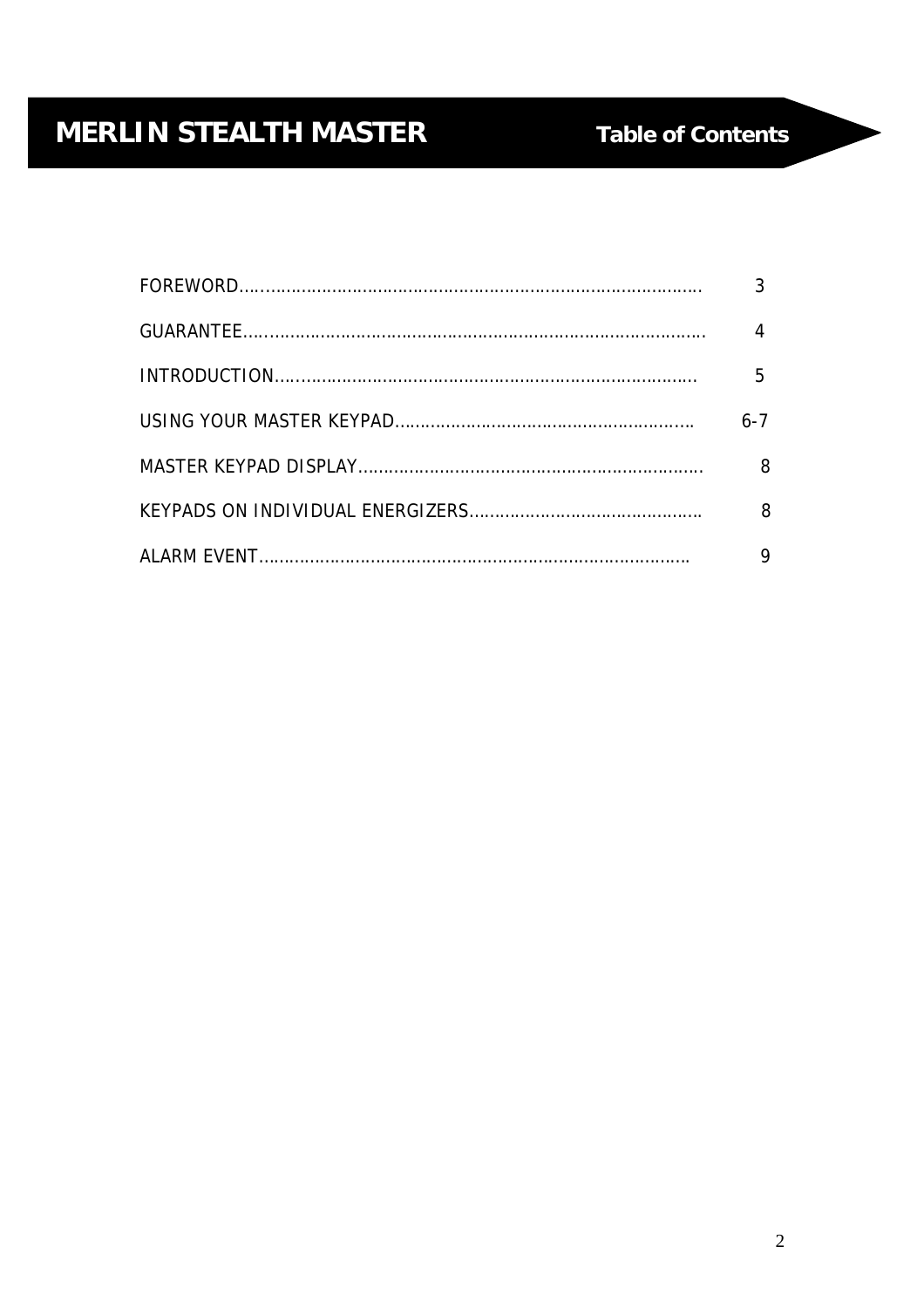## **FOREWORD**

The Merlin Range of energizers has evolved over the past fifteen years. The energizers are designed to comply with the latest international specifications.

In order to offer some product flexibility the embedded software in the energizers may change. The latest version of documentation and energizer features can be viewed on our website at: www.nemtek.com

Nemtek has introduced the Merlin Stealth in the course of 2005 to replace the older M1x and M2x range. Earth-loop monitoring has been incorporated throughout the range, onboard diagnostics, communications interface (RS232) and energy output and electromagnetic interference levels that comply with the very latest IEC specifications.

In August 2006 the Merlin Stealth Master was added to the range. The Master unit can control and communicate with a maximum of 9 Slave units (M25S or M28S) which will than form together a 20 zone network system.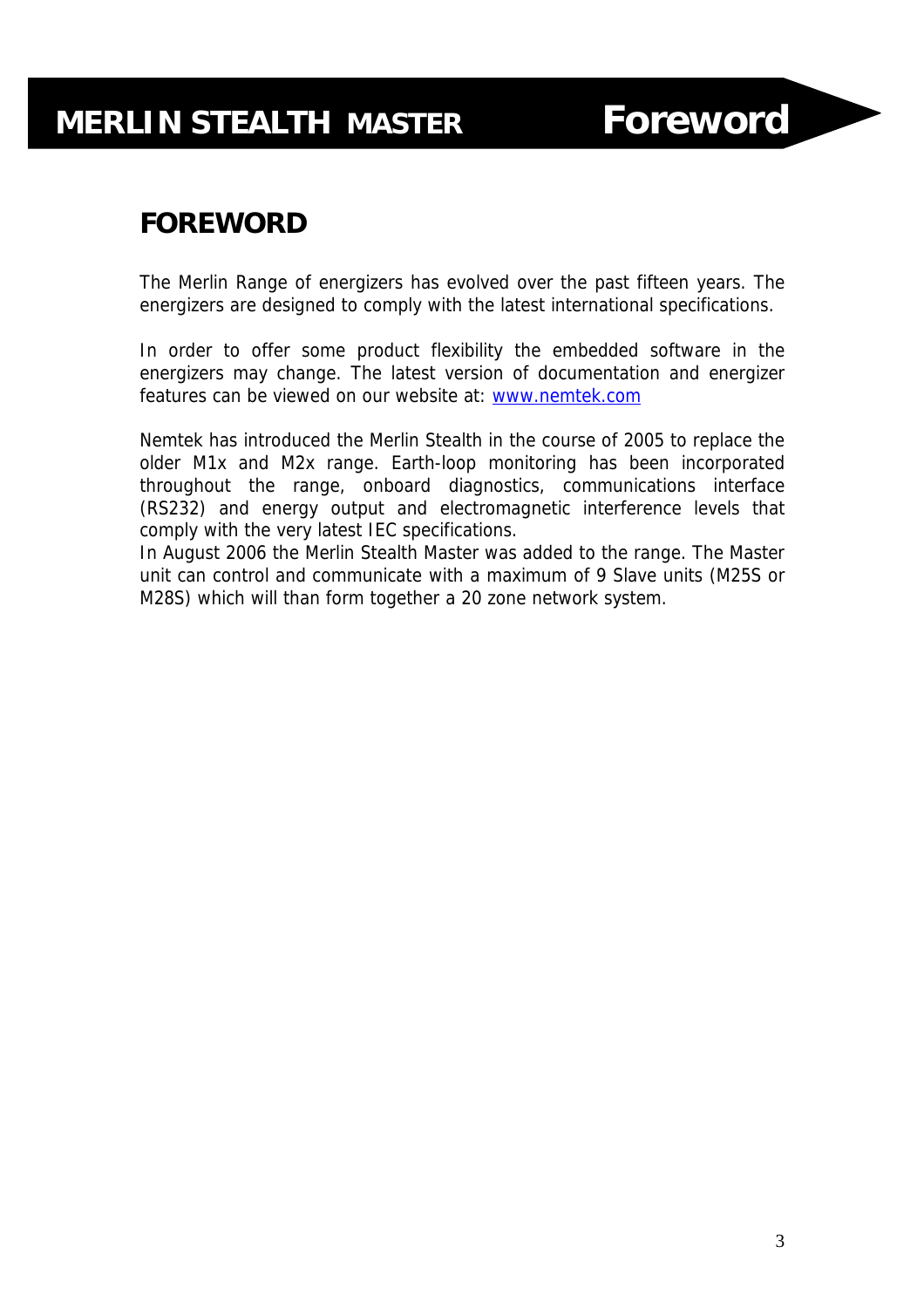## **G U A R A N T E E**

The Merlin energizer, manufactured by IO Tech Manufacturing (Pty) Ltd, is guaranteed for a period of one year from date of sale against defects due to faulty workmanship or materials.

IO Tech Manufacturing (Pty) Ltd will, at its discretion, either repair or replace a product that proves to be defective.

IO Tech Manufacturing (Pty) Ltd guarantees that the product, when properly installed and used in line with the specification as determined by IO Tech Manufacturing (Pty) Ltd from time to time, will execute its function of generating a suitable potential. IO Tech Manufacturing (Pty) Ltd does not guarantee that the operation of the product will be uninterrupted and totally error free. Faulty units must be returned to Nemtek, Units 4 & 5, 64 Vervoer Street, Kya Sand, Randburg, Gauteng, South Africa OR Nemtek Security Warehouse, Unit 4, Meadowdale Park, Cnr. Herman & Dick Kemp Roads, Meadowdale, Edenvale, Gauteng, South Africa. The buyer shall pay all shipping and other charges for the return of the product to Nemtek or Nemtek Security Warehouse.

## **L I M I T A T I O N O F G U A R A N T E E**

The guarantee does NOT apply to defects resulting from acts of GOD, modifications made by the buyer or any third party, misuse, neglect, abuse, accident and mishandling.

### **E X C L U S I V E R E M E D I E S**

The remedies provided herein are IO Tech Manufacturing (Pty) Ltd's sole liability and the buyer's sole and exclusive remedies for breach of guarantee. IO Tech Manufacturing (Pty) Ltd shall not be liable for any special, incidental, consequential, direct or indirect damages, whether based on contact, tort, or any other legal theory. The foregoing guarantee is in lieu of any and all other guarantees, whether expressed, implied, or statutory, including but not limited to warranties of merchantability and suitability for a particular purpose.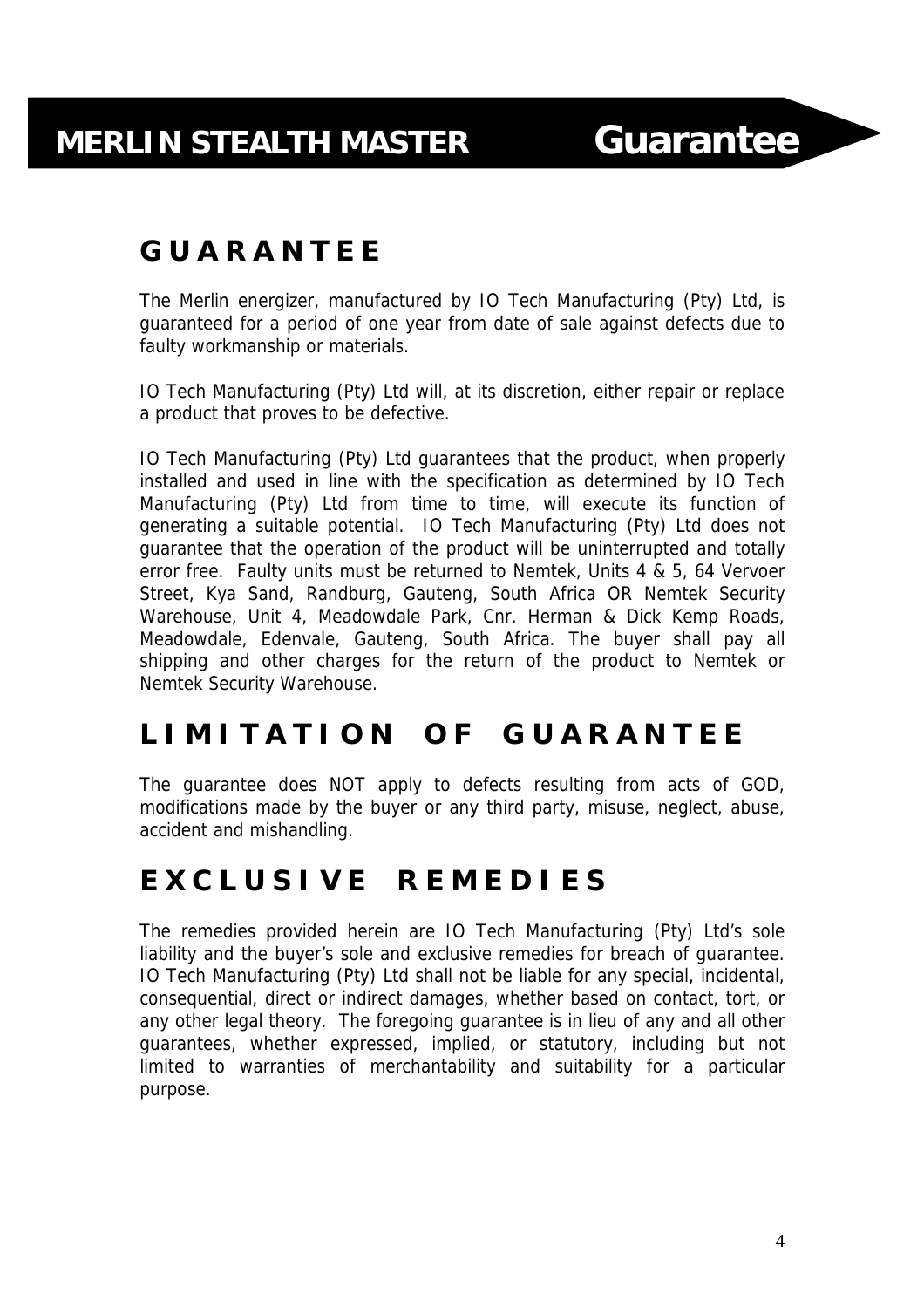## **MERLIN STEALTH MASTER Introduction**

## **INTRODUCTION**

#### **1.0 Introduction**

The Merlin Stealth Energizer M25S Master or M28S Master enables up to ten energizers to be networked.

The system user can send through the Master energizer global or energizer specific commands to turn energizers On/Off and change between High-Voltage and Low-Voltage modes. Fence and Gate alarm indication is given for individual zones on the Master keypad.

Familiarity with the Merlin Stealth Energizer™ Range will facilitate the understanding of the Master controller.

Each of the networked energizers may have their own individual keypads giving access to all the programmable features of the individual energizer. For security reasons, the individual keypads, can be disabled by using a unique personal identification number (PIN) on each energizer.

The lid tamper switches, mains and battery condition, communication and synchronization status of each energizer is monitored and displayed once a second.

For safety reasons the energizers may be pulsed in a synchronized manner.

Communication errors in a network can occur and it is the responsibility of the user to ensure that the system is in the desired state. If operating as a synchronized network, system safety is of paramount importance, and any loss of communication or communication error will result in the affected network components defaulting to a safe operating level. The Master will detect a loss in synchronization and take corrective action. The Master will periodically align the individual energizer clocks to ensure correct operation.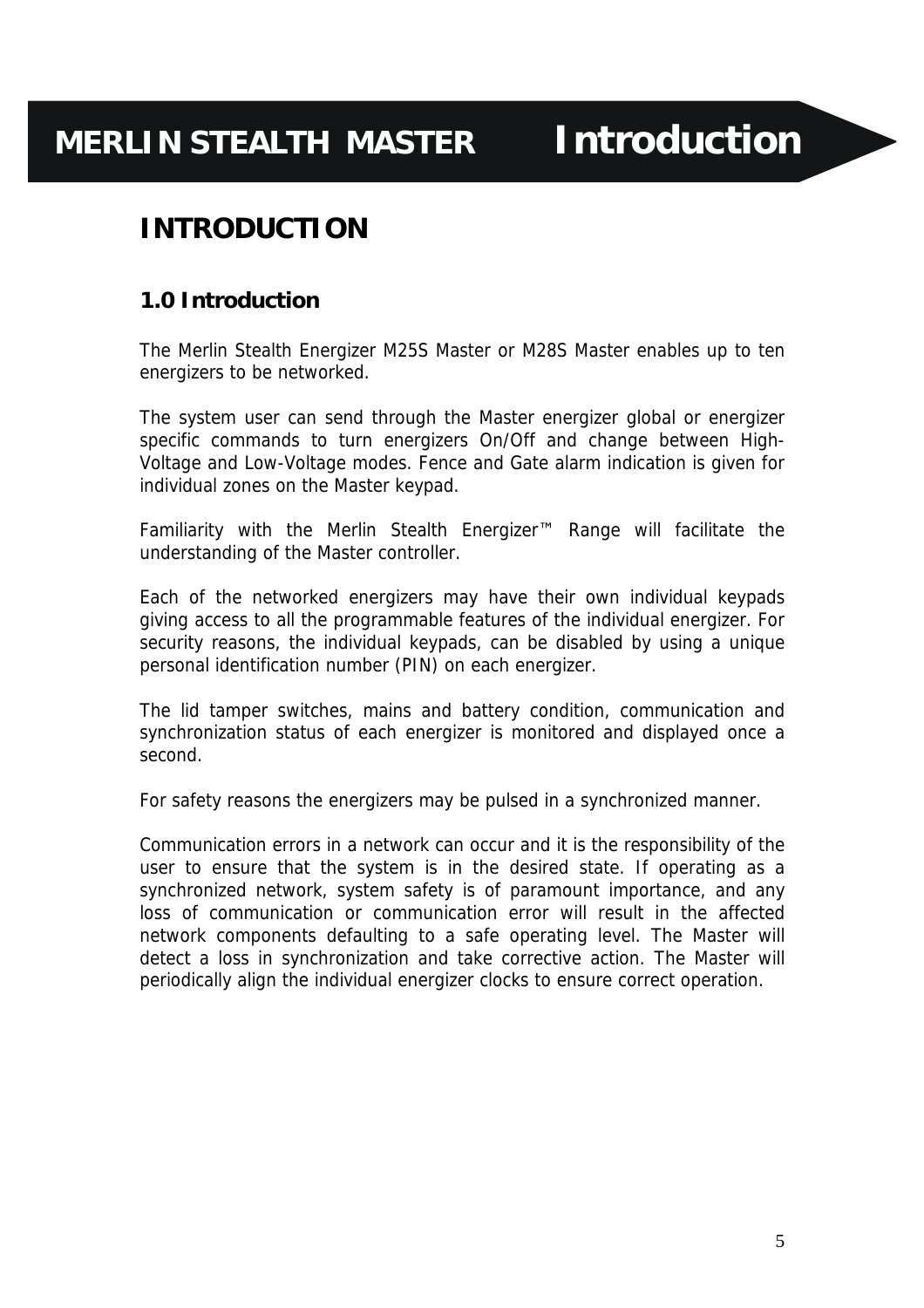## **USING YOUR MASTER KEYPAD**

#### **Global Commands**

Global Commands are commands from the Master keypad which the Master and the Slave Energizer must obey simultaneously.

All energizers in the network to obey the commands. The status quo of the individual energizers is assumed to be that of the master when issuing a global command.

**Example:** If a four energizer system with one individual slave in the Off state. The master and other two slaves are in the On state. Issuing a global On/Off toggle command will result in all the energizers being in the Off state because the Master had been in the On state.

#### **ON / OFF TOGGLE (All units)**



Enter the Master PIN and press  $#$ . All the units should either be on or off. Verification of all units being in the ON state is if the GOOD indicator is permanently lit. Verification that all units are in the OFF state is if the ON indicator is not lit or not flashing. Repeat the sequence if the desired state has not been attained.

#### **HIGH/LOW VOLTAGE TOGGLE (All units)**

#### $(*)$  $3<sup>1</sup>$  $#$

Enter the Master PIN and press  $*3#$ . All the units should toggle between High-Voltage and Low-Voltage or vice versa. Verification that all units are in the High-Voltage state is if the ON indicator is permanently lit. Repeat the sequence if the desired state has not been attained. If the ON indicator remains flashing after ten seconds repeat the sequence.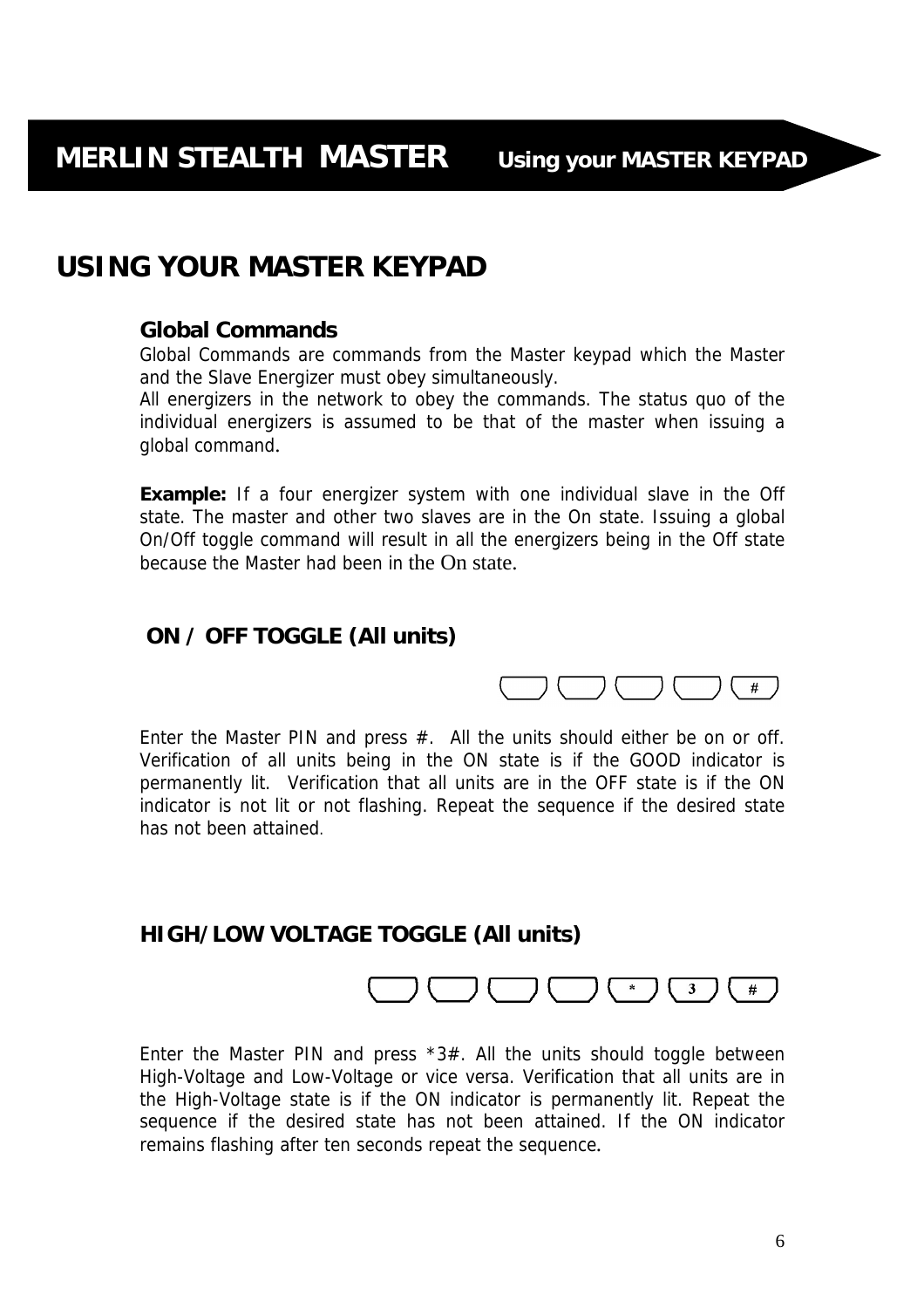#### **SPECIFIC COMMANDS**

Each of the energizers can be instructed to obey specific commands. Without having to go and physically look at an individual energizer it is easier to follow the following procedure. If only one energizer is required to be in the OFF state it is far easier to issue a global command and ensure all energizers are ON by verifying that the GOOD indicator is permanently lit. Issue the specific energizer OFF command. Verification is then obtained if the GOOD indicator is now flashing. If only one energizer is required to be in the ON state, do a global OFF and check that the ON indicator is not flashing or lit. Turn on the individual energizer and confirmation is obtained if the ON indicator is flashing or lit. The same methodology can be used with the High-Voltage and Low-Voltage commands and the ON indicator. (If this process seems cumbersome, full status and control, of individual energizers is possible with the embedded Linux platform).

#### **SPECIFIC ENERGIZER ON/OFF**



Enter your PIN (master only) and press the **\*** key, enter the digits 0 and X, then press the **#** key. X is the number for the Master or respective Slave unit and can take on the value as follows:  $X=1$  for the Master unit,  $X=2$  for the first Slave unit, ditto for the other Slave units up to  $X=9$  for the eight Slave and X=0 for the ninth Slave.

The GOOD light should flash if one or more energizers are switched off.

#### **SPECIFIC ENERGIZER HIGH/LOW-VOLTAGE**



Enter your PIN (master only) and press the \* key, enter the digits 3 and X, then press the **#** key. X is the number for the Master or respective Slave unit and can take on the value as follows:  $X=1$  for the Master unit,  $X=2$  for the first Slave unit, ditto for the other Slave units up to  $X=9$  for the eight Slave and X=0 for the ninth Slave.

The ON light should flash if one or more energizers are in Low-Voltage mode.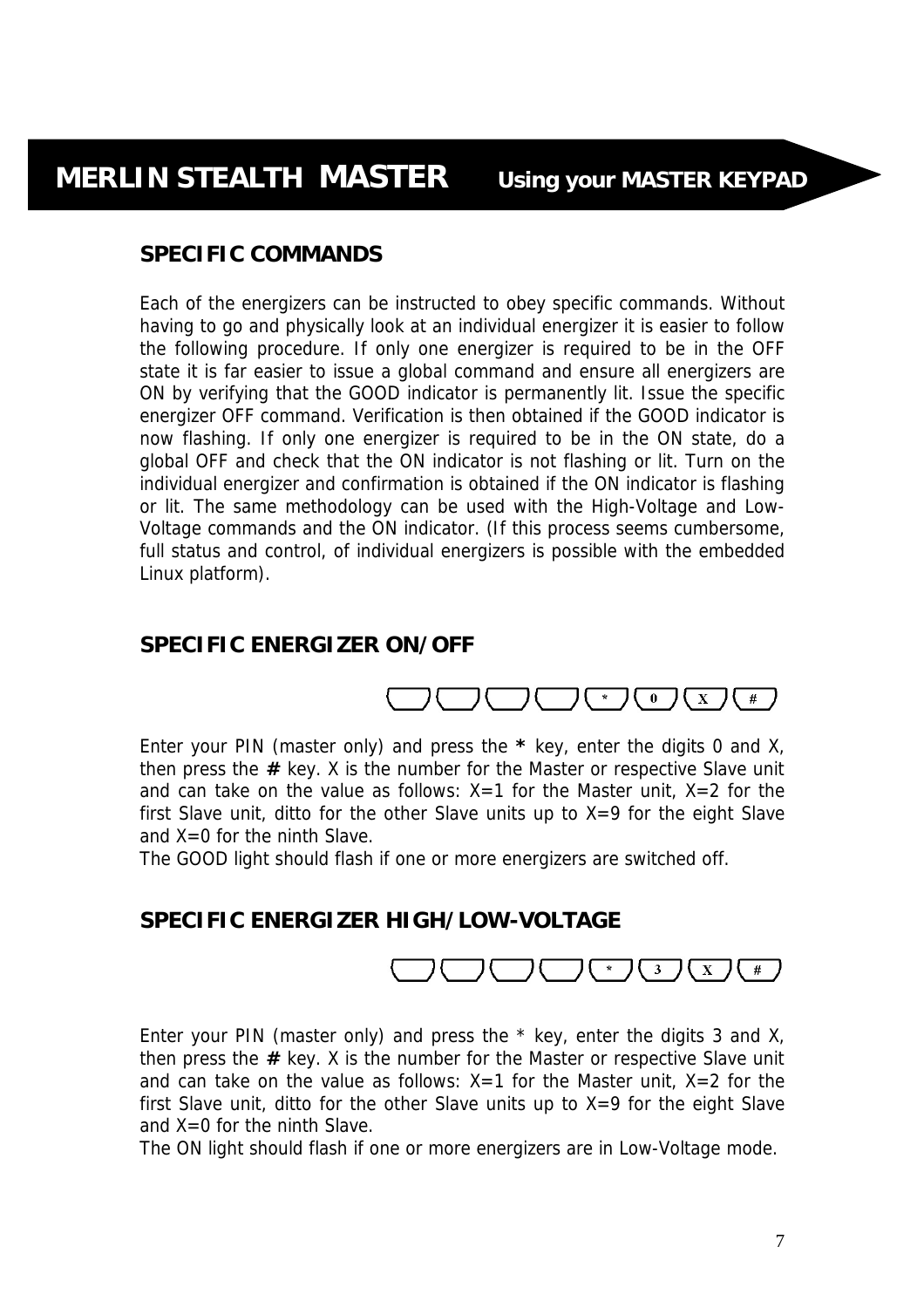### **MASTER KEYPAD DISPLAY SUMMARY**

| <b>Indicator</b> | Lit                                                            | <b>Flashing</b>                                       | Off                                                       |
|------------------|----------------------------------------------------------------|-------------------------------------------------------|-----------------------------------------------------------|
| <b>ON</b>        | At least one energizer on.<br>All energizers are in HV<br>mode | Not all energizers in HV<br>mode                      | All energizers off<br>irrespective of voltage<br>setting. |
| <b>GOOD</b>      | All energizers on. No<br>alarm condition present               | Not all energizers on. No<br>alarm condition present  | Some alarm condition<br>present                           |
| <b>POWER</b>     | Mains present on all<br>energizers                             | Mains present at some<br>energizers                   | No mains present on any<br>energizer                      |
| <b>FENCE</b>     | NA.                                                            | Fence Alarm# NOTE^                                    | No Fence Alarm                                            |
| <b>GATE</b>      | <b>NA</b>                                                      | Gate Alarm# NOTE ^                                    | No Gate Alarm                                             |
| <b>SERVICE</b>   | <b>NA</b>                                                      | <b>Battery Low</b><br>on energizer # NOTE*            | No service condition                                      |
| <b>COMMS</b>     | <b>NA</b>                                                      | <b>Communication Failure</b><br>on energizer # NOTE * | No communication failure<br>condition                     |
| <b>TAMPER</b>    | <b>NA</b>                                                      | Tamper Alarm<br>on energizer # NOTE*                  | No energizer lid removed                                  |

#### **Note ^:**

The Master Energizer has Fence Zones 1 and 2 and Gates 1 and 2. The First Slave has Fence Zones 3 and 4 and Gates 3 and 4. The Second Slave has Fence Zones 5 and 6 and Gates 5 and 6 etc.

#### **Note\*:**

 The Service/Comms/Tamper indicators refer to the actual energizer address e.g. a lid removed on the second slave would give a TAMPER 3 indication and not a TAMPER 5 and 6 indication.

#### **USING KEYPADS ON INDIVIDUAL ENERGIZERS.**

If individual keypads are used on slave energizers, the keypads have full accessibility to the energizer functions. In certain cases parameters are written to non-volatile memory. Because this process takes an undefined amount of time synchronization may be lost if the system is a synchronized network. The energizer will pulse in a safe mode (low-voltage) until the Master can detect and re-synchronize the network. This typically takes four or five seconds.

Please note that the Master Keypad does not work on Slave units.

Refer to the Merlin Stealth User Manual for a description of the keypad operation.